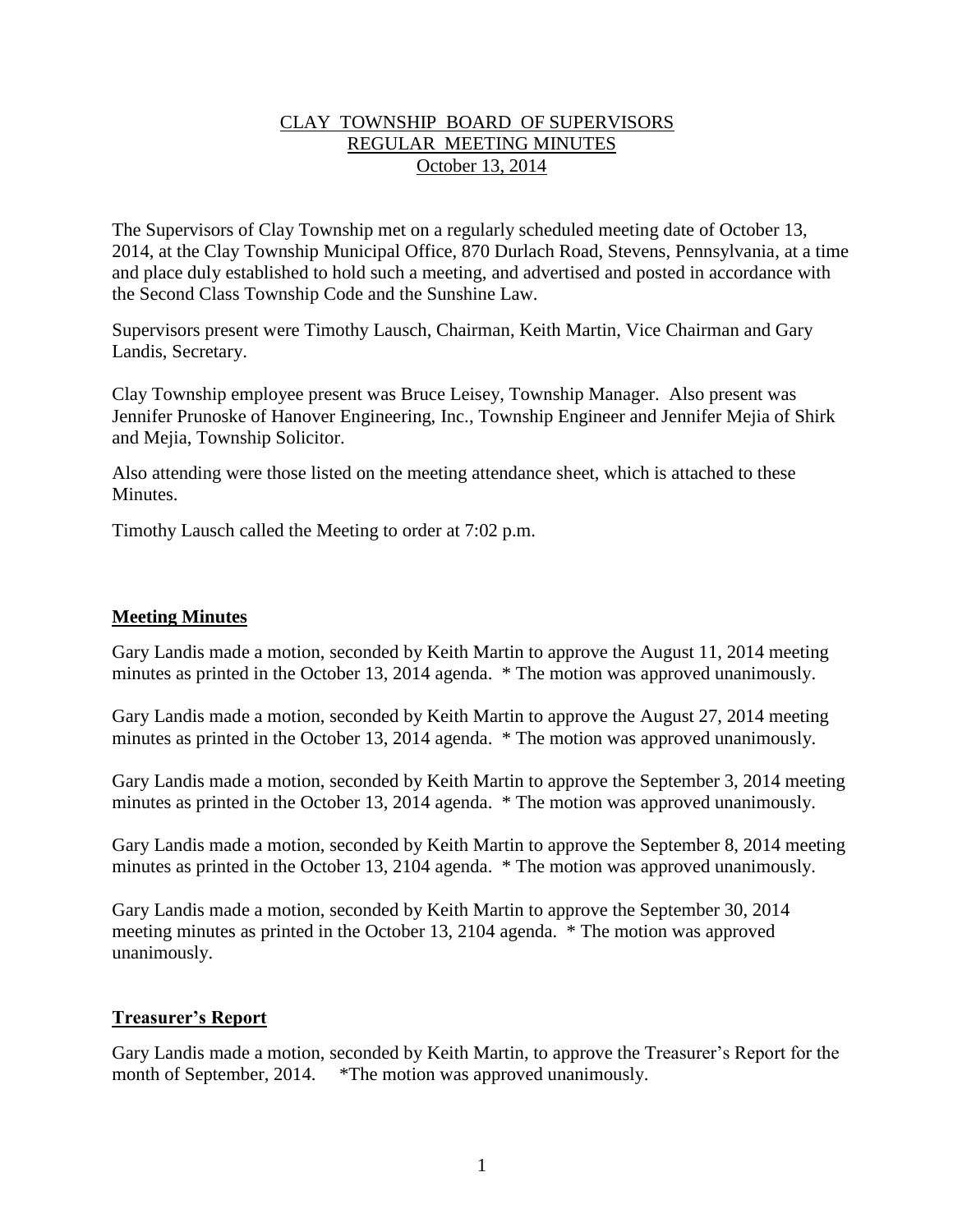# **Visitors**

1. Jim Summers, Ephrata Recreation Center

Mr. Summers updated the Board of Supervisors on registration in the 2014 Summer Program (the cost is \$32 per program). The requested contribution in 2015 is \$5,056 (this request is calculated on the 2014 actual registration costs for the Summer Program for Clay Township residents).

Mr. Summers also informed the Board of Supervisors on a Fundraising plan for repairs needed at the facility. It is a \$500,000 Campaign. Mr. Summers is requesting the Township contribute \$1.00 per capita for the next 3 years.

# **Engineer's Report**

1. Jay Paul Hursh – Escrow Release Request Extension

Gary Landis made a motion, seconded by Keith Martin to accept Mr. Hursh's request for a time extension to make a decision on his recent request for escrow release until 11/12/14. \* The motion was unanimously approved.

2. HomeTowne Square Phase 1 – Escrow Release Request #7

Jennifer Prunoske, Hanover Engineering, reviewed the escrow release request with the Board of Supervisors.

Gary Landis made a motion, seconded by Keith Martin to approve the escrow release in the amount of \$52,818.75 leaving an ending balance of \$303,546.29. \* The motion was unanimously approved.

3. John Stoltzfus Jr. – Lot-Add on Plan #14-07

Ted Cromleigh, Diehm & Sons representative for the Developer, reviewed the plan with the Board of Supervisors. Mr. Stoltzfus owns two tracts of vacant land on Segloch Road. Mr. Stoltzfus is planning to eliminate the 2.68 acre tract by adding 1.39 acres to his other parcel and by adding 1.288 acres of land to Russell & Cheryl Ackley property.

There was discussion between Mr. Cromleigh and the Township Manager, Township Solicitor and Board of Supervisors on the request from the Township to make notification on the plan that the owner of the property would be responsible to pay for the costs of surveying and deed preparation to transfer right-of-way required by the SALDO Ordinance at the time of transfer.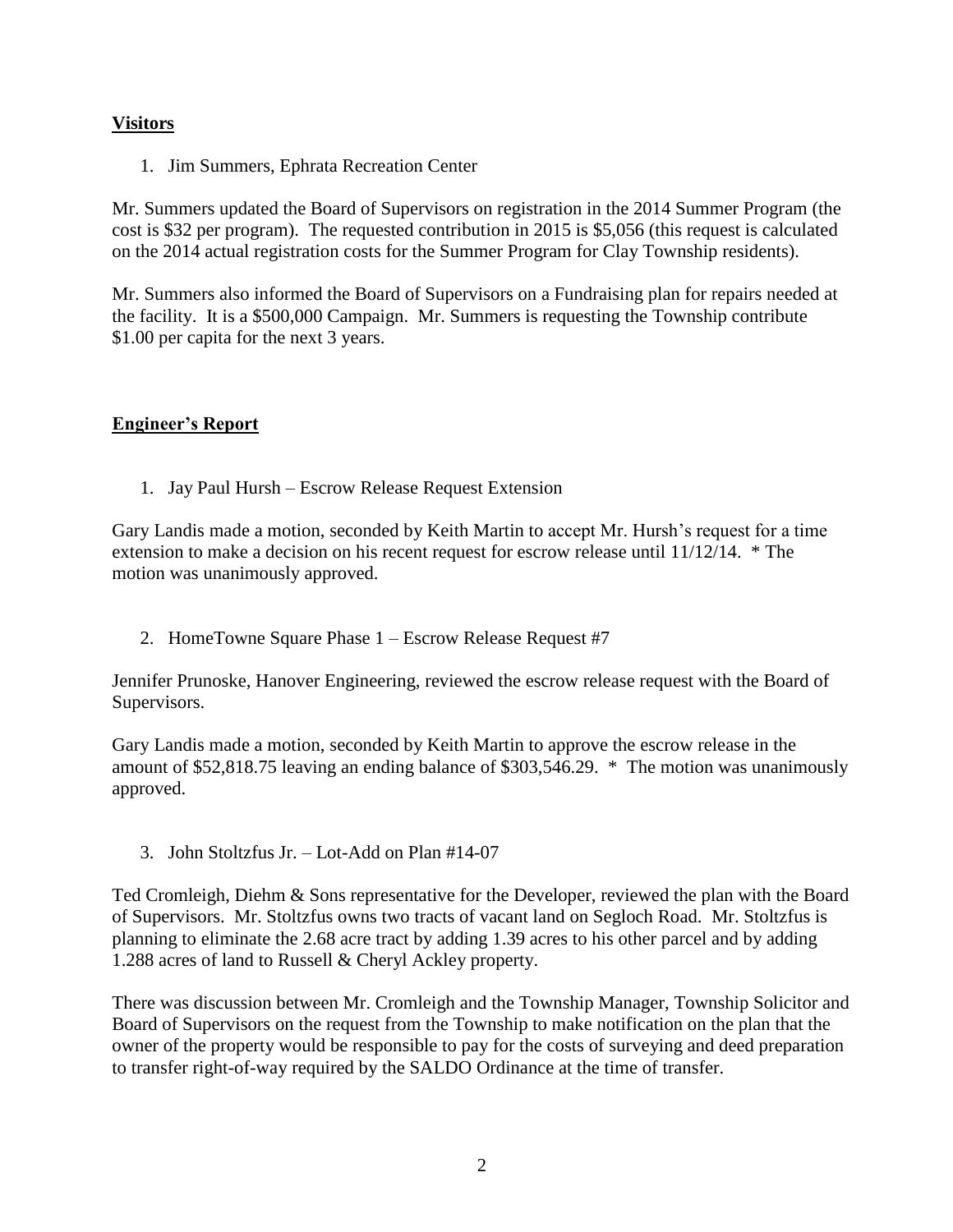Gary Landis made a motion, seconded by Keith Martin to approve the plan contingent on compliance with Hanover Engineering's letter dated 10/10/14 and Jennifer Mejia, Shirk & Mejia's e-mail dated 10/13/14 at 12:00 PM. \* The motion was unanimously approved.

4. Paul B – Stormwater Management Plan #14-08

Jennifer Prunoske, Hanover Engineering, reviewed the plan with the Board of Supervisors.

Gary Landis made a motion, seconded by Keith Martin to approve the plan contingent on compliance with Hanover Engineering's letter dated 10/13/14. \* The motion was unanimously approved.

## **Old Business**

1. Discussion on Village of Clay Sewer Feasibility Study

Geoff Owens, 2290 West Main Street, and Jordon Martin and Larry Martin (Father-in-Law), 2300 West Main Street expressed concern that they would be required to connect to the proposed sewer extension. Mr. Owens property has a recently installed in-ground system and Mr. Martin was connected to public sewer when the Clearview Gardens development was developed.

The Board of Supervisors made a commitment to review the feasibility of including their two properties in the proposed sewer extension.

Gary Landis made a motion, seconded by Keith Martin to authorize Hanover Engineering Associates to start the process of final design and bid documents for the proposed sewer extension. \* The motion was unanimously approved.

2. Draft False Alarm Ordinance

This item was tabled at this time.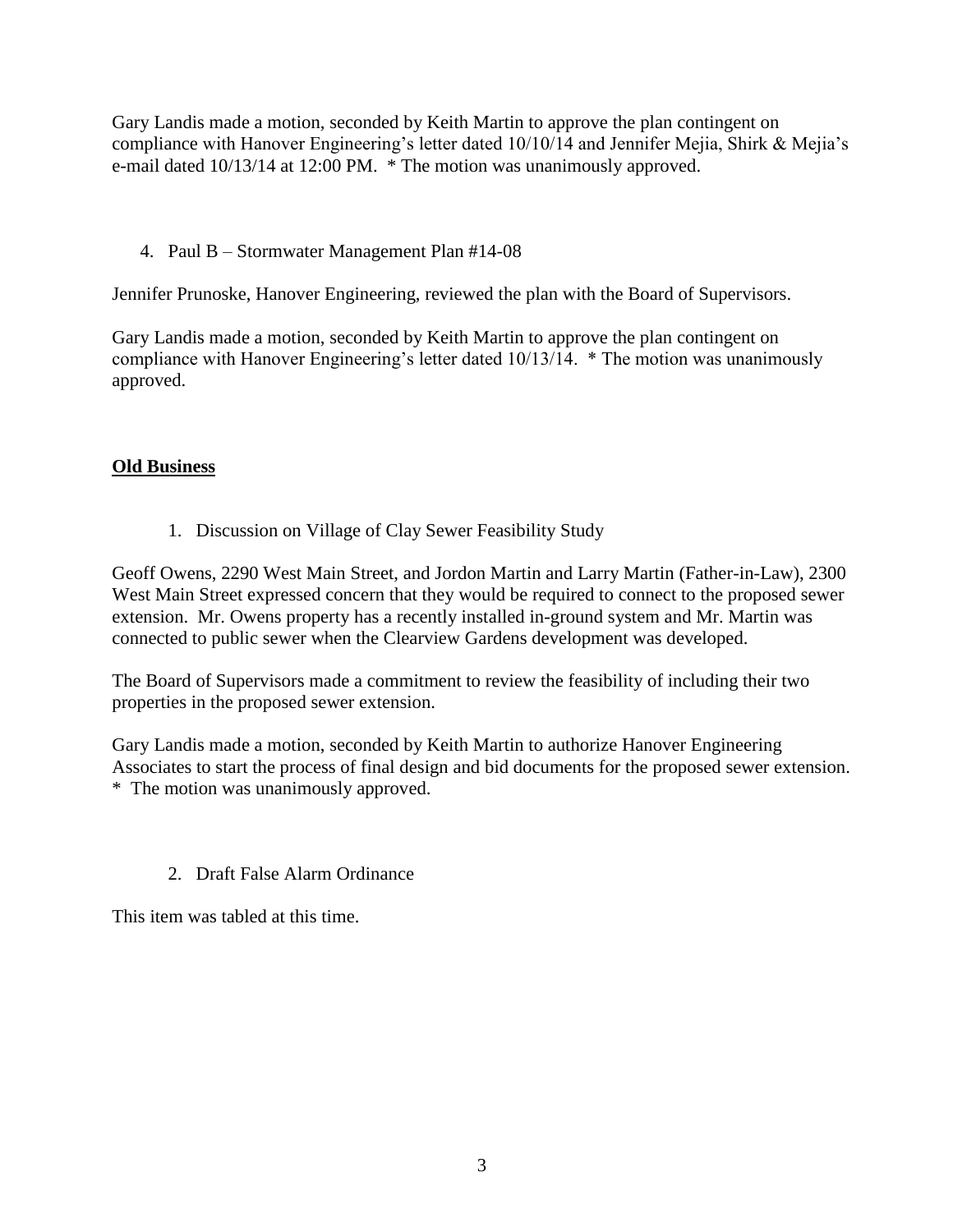## **New Business**

1. Relief from 100' Sewer and Well Isolation Distance at 1025 Sun Valley Road

Mr. Robert Reich discussed his request with the Board of Supervisors. Mr. Reich is purchasing the property and is requesting relief from the isolation distance in PA Code 72: PA Sewage Facilities Act to place a sewage system within 100' of the well located on the property. The proposed isolation distance will be 72'.

Gary Landis made a motion, seconded by Keith Martin to approve the written request dated 10/13/14. \* The motion was approved unanimously.

2. Approve Advertising for Special Budget Meeting

After discussion, Gary Landis made a motion, seconded by Keith Martin to approve advertising for a special budget meeting to be held on Tuesday, November 18, 2014 at 7:00 PM. \* The motion was approved unanimously.

3. Approve and Execute NPDES Permit Renewal for Hopeland Sewer Plant

Gary Landis made a motion, seconded by Keith Martin to approve and execute the NPDES Permit renewal for the Hopeland Sewer Plant. \* The motion was approved unanimously.

## **Executive Session**

Gary Landis made a motion, seconded by Keith Martin to enter into Executive Session at 9:20 PM to discuss potential litigation issues. \* The motion was unanimously approved.

Gary Landis made a motion, seconded by Keith Martin to exit Executive Session at 9:55 PM. \* The motion was unanimously approved.

Gary Landis made a motion, seconded by Keith Martin to authorize the Township Solicitor to send correspondence to developer of Wildflower Commons requesting payment of unpaid engineering/solicitor fees on sub-division account. \* The motion was approved unanimously.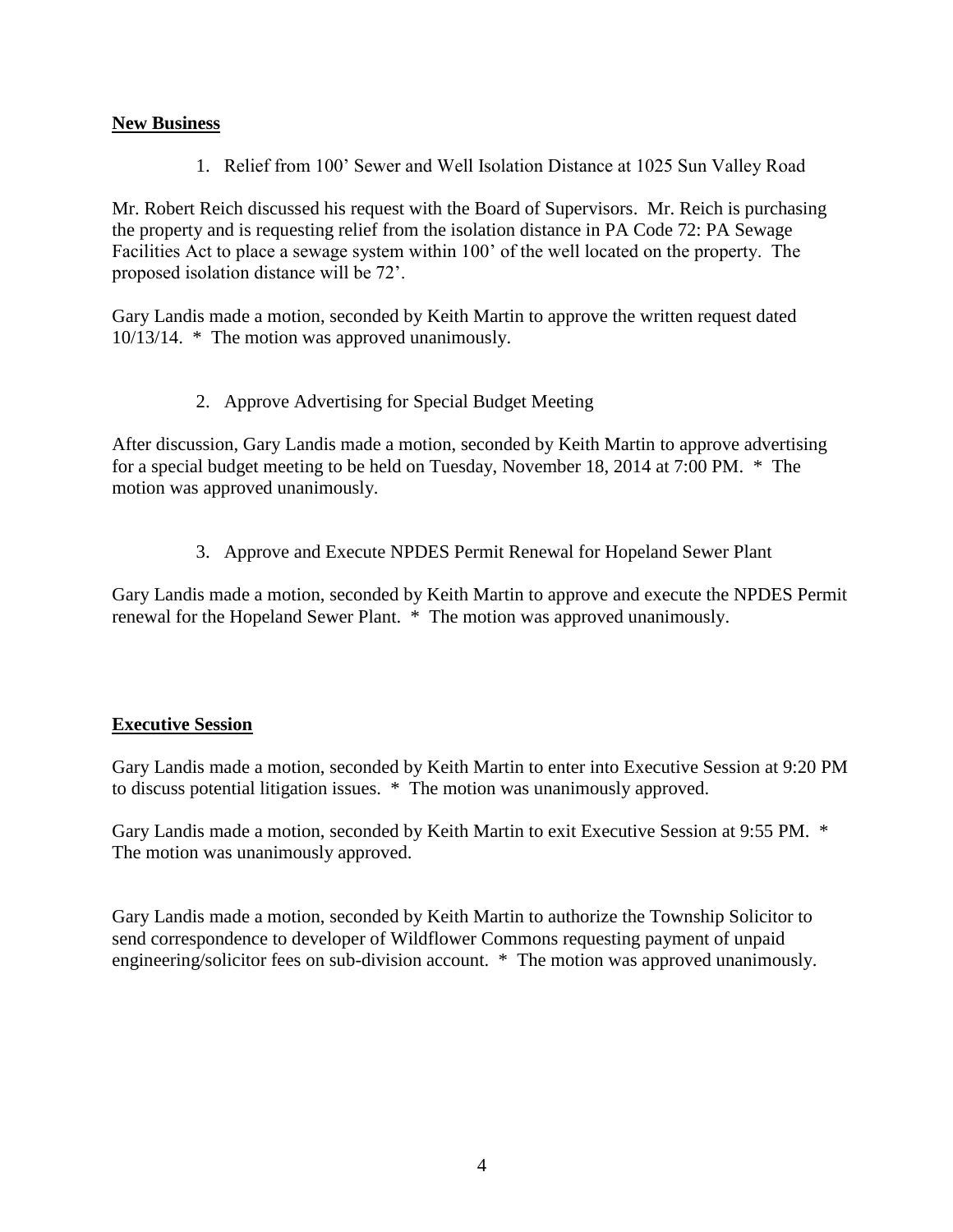### **New Business**

4. Discussion on 2015 Budget

The Board of Supervisors discussed a 5 year road budget and possible inclusion of additional PW wages in the 2015 budget.

No decisions were made at this time.

### 5. EAJA Update

Gary Landis updated the Board of Supervisors on EAJA activities related to Clay Township.

No decisions were made at this time.

### **Bills to be Paid**

#### General Fund

Gary Landis made a motion, seconded by Keith Martin, to approve the General Fund bills totaling \$112,308.41 for the month of September. \* The motion was approved unanimously.

#### Rec Fund

Gary Landis made a motion, seconded by Keith Martin, to approve the Recreation Fund bills totaling \$1,142.65 for the month of September. \* The motion was approved unanimously.

#### Sewer Fund

Gary Landis made a motion, seconded by Keith Martin, to approve the Sewer Fund bills totaling \$3,725.07 for the month of September. \* The motion was approved unanimously.

## **Reports for the Month**

- 1. Chief of Police / Police Department
- 2. Fire Companies / Ambulance
- 3. DMR
- 4. Solicitor's Report
- 5. Engineer's Report
- 6. Planning Commission Minutes
- 7. Manager's Report
- 8. Road Master's Report